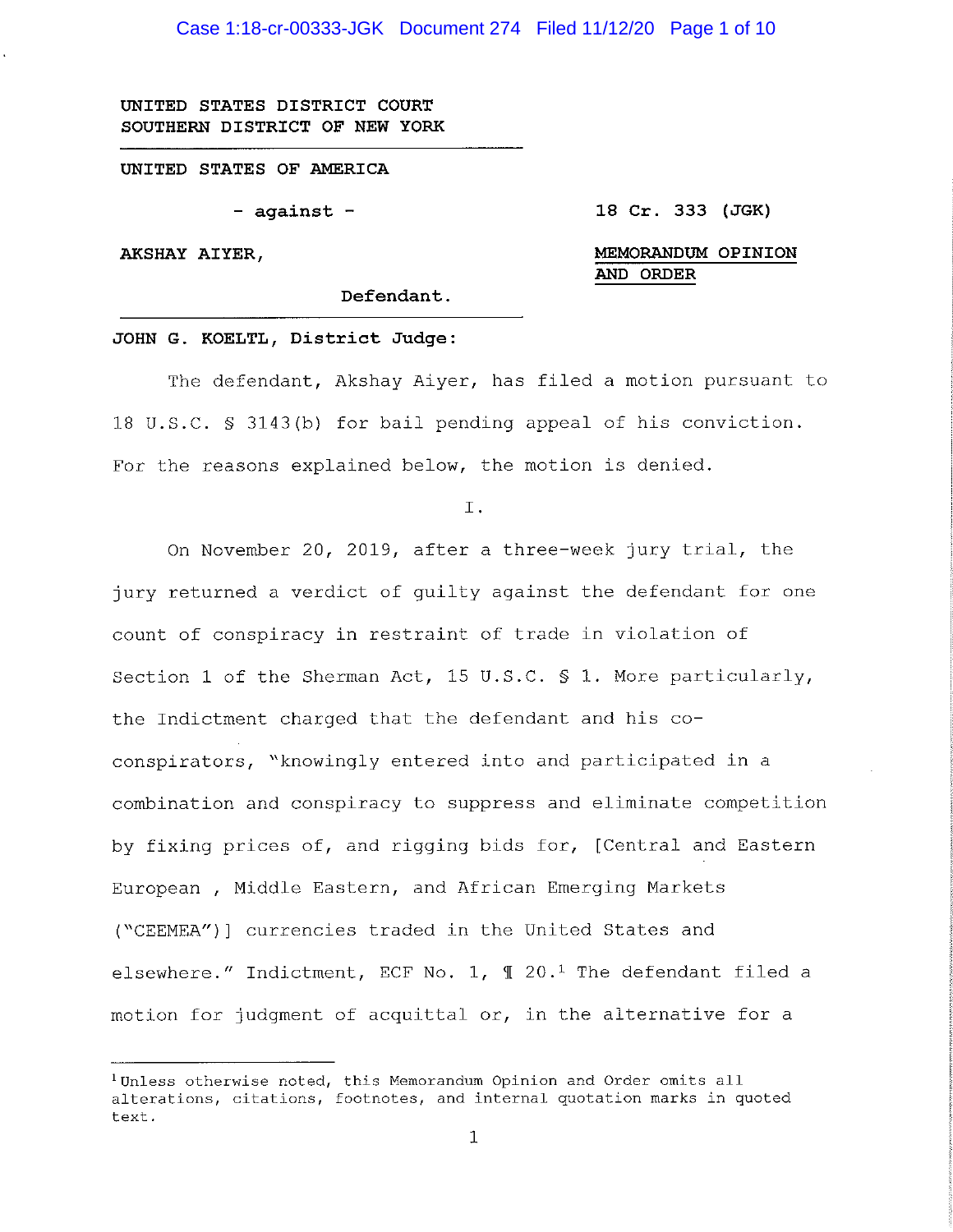## Case 1:18-cr-00333-JGK Document 274 Filed 11/12/20 Page 2 of 10

new trial, which the Court denied on July 6, 2020. See United States v. Aiyer, 18-CR-333, 2020 WL 3636048 (S.D.N.Y. July 6, 2020). The Court had previously denied a motion to dismiss the Indictment on June 3, 2019, finding that the Indictment adequately alleged "that the defendant conspired to suppress and eliminate competition by fixing prices and rigging bids and offers for CEEMEA currencies," which "is sufficient to state a per se violation of the Sherman Act." June 3, 2019 Conf. Tr., ECF No. 66, at 43. On September 17, 2020, the Court sentenced the defendant principally to an eight-month term of imprisonment, to be followed by two years of supervised release. The Court permitted the defendant to voluntarily surrender on December 4, 2020. The defendant now moves for bail pending appeal.

### II.

In relevant part, section 3143(b) provides that a district court "shall order that a person who has been found guilty of an offense and sentenced to a term of imprisonment, and who has filed an appeal  $\ldots$  be detained" unless certain conditions are met. 18 U.S.C. § 3143(b). The Second Circuit Court of Appeals has summarized those conditions as follows:

(1) that the defendant is not likely to flee or pose a danger to the safety of any other person or the community if released; (2) that the appeal is not for the purpose of delay; (3) that the appeal raises a substantial question of law or fact; and (4) that if the substantial question is determined favorably to defendant on appeal, that decision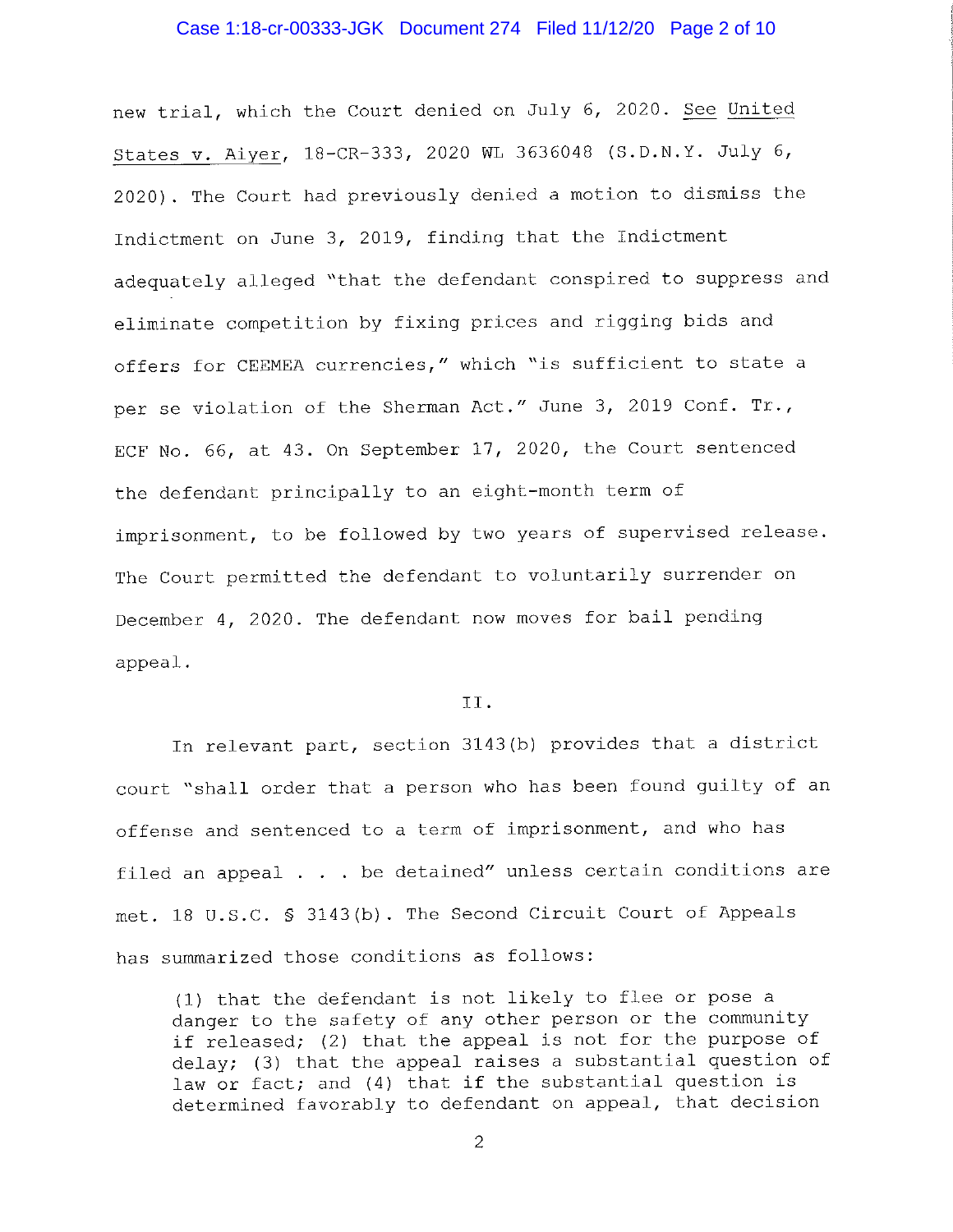# Case 1:18-cr-00333-JGK Document 274 Filed 11/12/20 Page 3 of 10

is likely to result in reversal or an order for a new trial on all counts on which imprisonment has been imposed.

United States v. Randell, 761 F.2d 122, 125 (2d Cir. 1985). <sup>A</sup> "substantial question" is "one of more substance than would be necessary to a finding that it was not frivolous. It is a close question or one that very well could be decided the other way." Id.; see also United States v. Rittweger, No. 02-CR-122, 2005 WL 3200901, at \*l (S.D.N.Y. Nov. 30, 2005).

#### III.

The parties agree that the defendant does not pose a danger to the safety of any other person or the community if released. However, the Government argues that the defendant has failed to show by clear and convincing evidence, as required by the statute, that he is not likely to flee. The Government stresses the defendant's alien status, financial resources, and concern over incarceration. However, the Court is convinced by clear and convincing evidence that the defendant is not likely to flee. The defendant has been afforded voluntary surrender because he is not likely to flee. He has longstanding ties to this country and sought a sentence of imprisonment that would afford him the opportunity to remain in this country. The defendant has always attended court hearings and there is nothing about the length of his sentence that would cause a change in conduct now.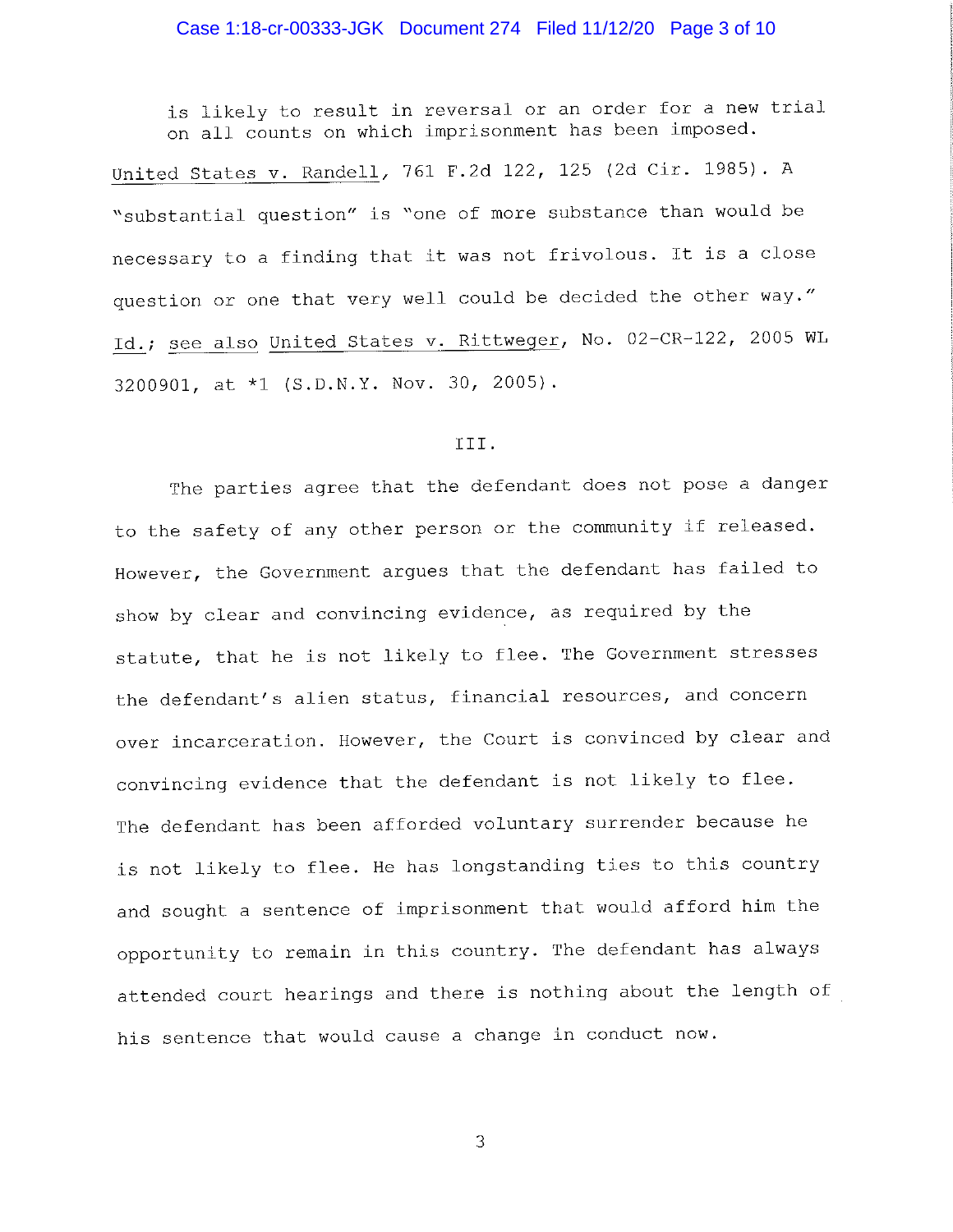## Case 1:18-cr-00333-JGK Document 274 Filed 11/12/20 Page 4 of 10

However, the defendant has failed to raise a substantial question of law or fact for appeal. The defendant raises three issues, none of which are substantial, and each of which the Court has previously denied based on well-settled precedent.

First, the defendant argues that "prior to trial, the Court was required to examine the particular behaviors actually at issue and to rule whether they were governed by the per se rule or the rule of reason. Only behavior governed by the per se rule should have been submitted to the jury as <sup>a</sup>basis for a criminal conviction." Def. Br., ECF No. 261, at 12. The Court properly rejected the argument that the Court should analyze each of the overt acts in furtherance of the conspiracy on the motion to dismiss. The Indictment had properly alleged a conspiracy among horizontal competitors to fix prices and rig bids for CEEMEA currencies. That sufficiently alleged a per se violation of the Sherman Act. See United States v. Socony-Vacuum Oil Co., <sup>310</sup> U.S. 150, 218 (1940); United States v. Koppers Co., 652 F.2d 290, 294 (2d Cir. 1981). A motion to dismiss was not the proper forum to analyze the evidence that would be presented to substantiate the per se violation alleged. June 3, 2019 Conf. Tr., ECF No. 66, at 39-42. There is also no provision for <sup>a</sup> motion for summary judgment in a criminal case.

Ultimately, the defendant argues that the question of whether the conduct alleged is a per se violation of the Sherman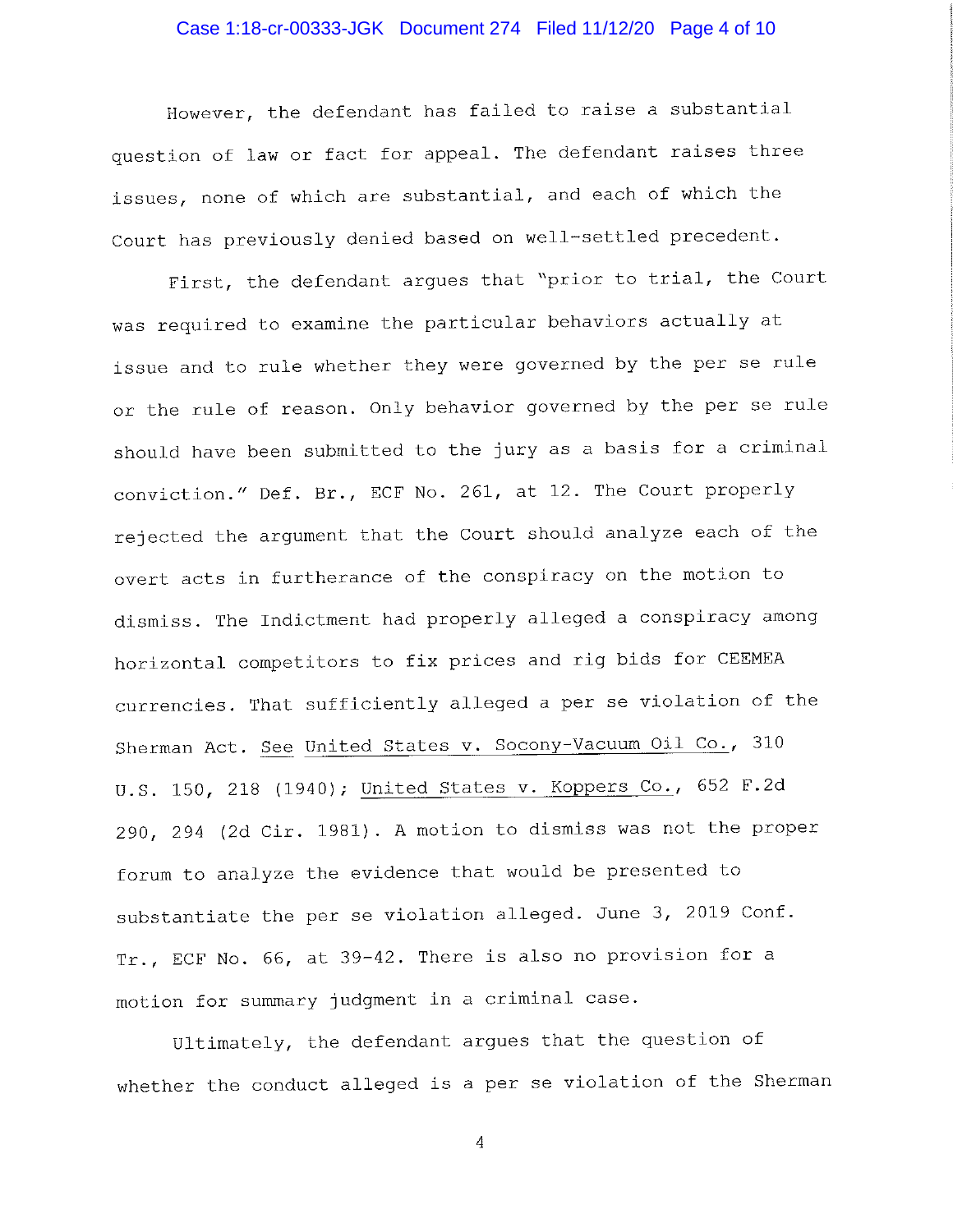## Case 1:18-cr-00333-JGK Document 274 Filed 11/12/20 Page 5 of 10

Act is a question of law that the Court must decide. Def. Reply Br., ECF No. 270, at 7. But the defendant entirely ignores the trial record, the charge to the jury, and the findings that the Court made in its opinion denying the defense motion for <sup>a</sup> judgment of acquittal or a new trial. The defendant has not disputed that the Court properly instructed the jury on what the jury would be required to find as a matter of fact to find that the government had proved beyond a reasonable doubt that the defendant conspired to fix prices and rig bids as alleged in the Indictment. Thereafter, based on all of the evidence, the Court concluded that the overwhelming evidence proved that the defendant participated in the conspiracy to fix prices and rig bids as alleged in the Indictment. Aiyer, 2020 WL 3636048, at \*2-\*8, \*11-\*15. The evidence included testimony by  $co$ conspirators about the existence of the agreement and about transactions in furtherance of the agreement, and statements by the defendant in furtherance of the conspiracy -- all of which the defendant ignores on the current motion.

In his post-trial motions, the defendant argued that <sup>a</sup> "sophisticated economic inquiry of the trading conduct at issue" would show that there was no per se violation of the Sherman Act. Id. at \*9. In its decision on the post-trial motions, the Court rejected that argument in view of the evidence that the defendant and his co-conspirators conspired to fix prices and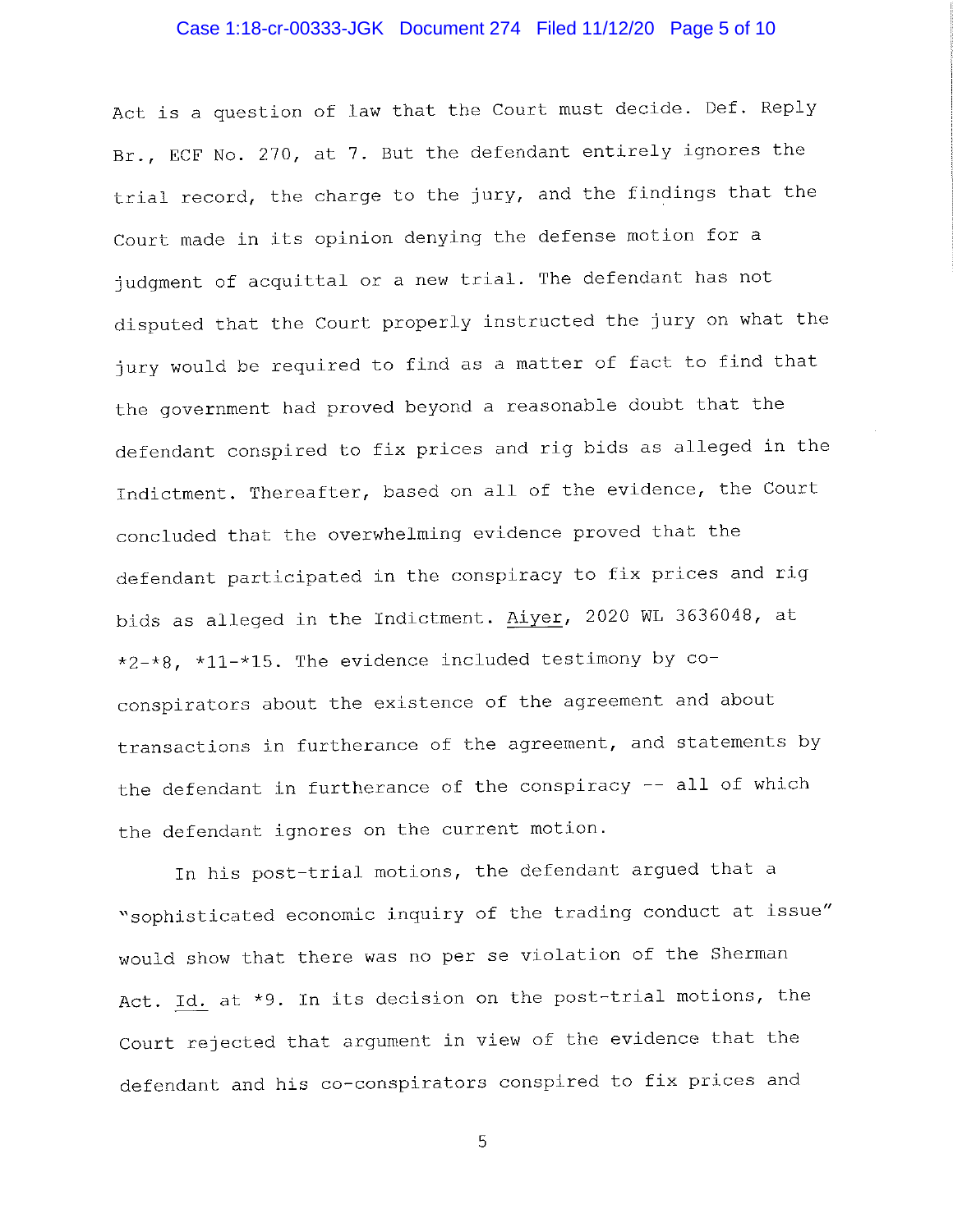## Case 1:18-cr-00333-JGK Document 274 Filed 11/12/20 Page 6 of 10

rig bids in the Foreign Exchange market for CEEMEA currencies. See Arizona v. Maricopa Cnty. Med. Soc'y, 457 US 332, 351 (1982) ("The anticompetitive potential inherent in all price-fixing agreements justifies their facial invalidation even if procompetitive justifications are offered for some"). The Court concluded, and the defendant ignores, that the activities of the defendant and his co-conspirators, "constituted classic price fixing and bid rigging because the defendant and his alleged coconspirators agreed to trade, agreed to refrain from trading, and agreed to place bids and offers in certain ways all with the intent and effect of artificially lowering, raising, or stabilizing prices for CEEMEA currencies." Aiyer, 2020 WL 3636048, at \*14. While the defense argues that it was important for the Court to determine whether the defendant and his coconspirators engaged in a classic price fixing and bid-rigging conspiracy, the defendant ignores that the Court found, consistent with the jury verdict, that the defendant did exactly that.

The defendant argues that it was important for the Court to determine whether the conduct of the conspirators constituted per se price fixing and bid rigging, and points to the affirmance of the criminal convictions in Socony-Vacuum and Koppers. Def. Reply Br., ECF No. 270, at 6-7. But the defendant again ignores the fact that in both cases, the courts analyzed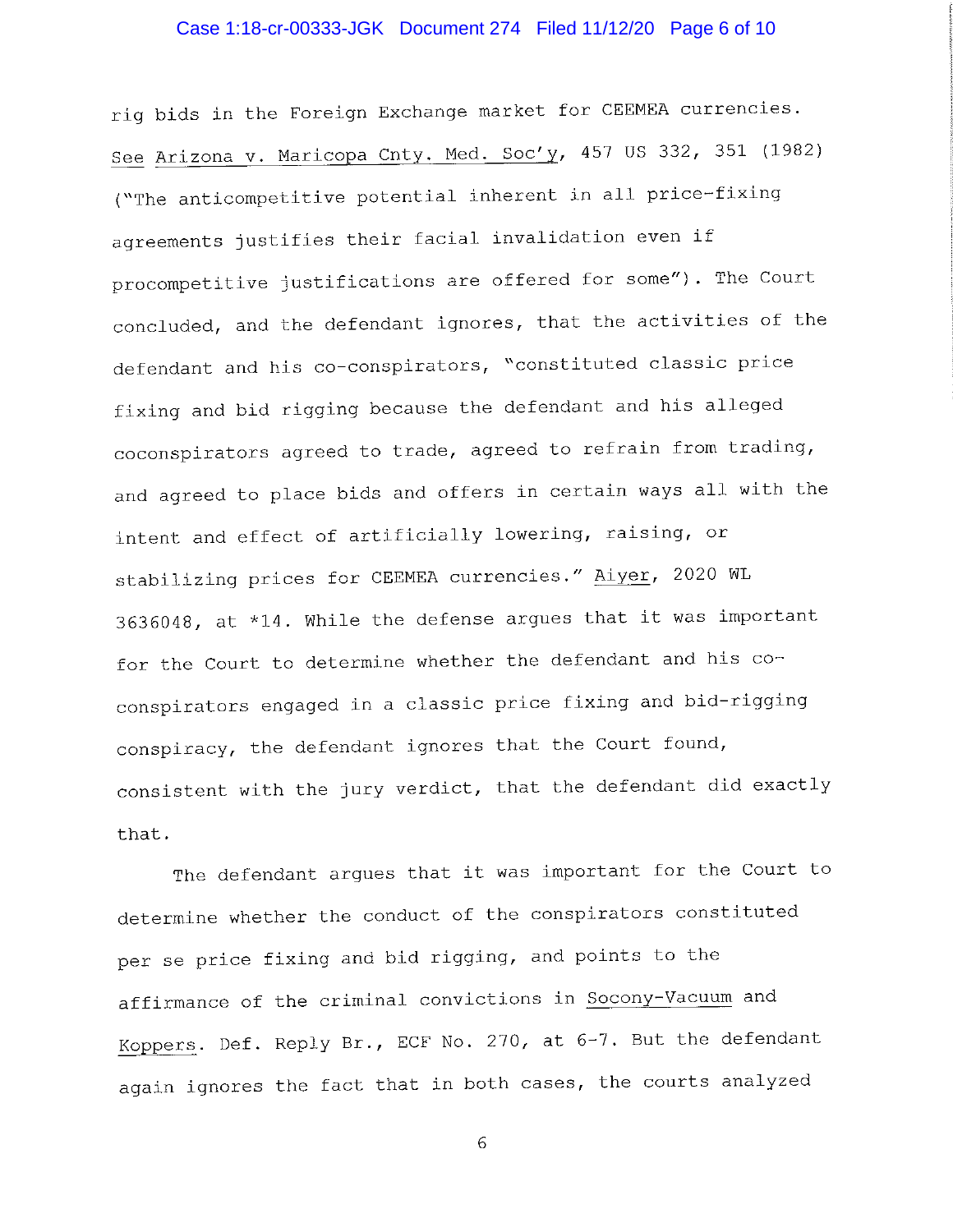## Case 1:18-cr-00333-JGK Document 274 Filed 11/12/20 Page 7 of 10

the trial record and the jury instructions to determine whether the conspiracies were per se price-fixing or bid rigging conspiracies, which is precisely what the Court did in this case.

Therefore, the defendant's first alleged issue is not <sup>a</sup> substantial issue for appeal, particularly when the defendant simply ignores the trial record and the Court's reasoning in the post-trial motions.

Second, the defendant argues that "the Court erred in precluding substantial evidence that the conduct in which he engaged had no impact on supply and demand and on price." Def. Br., ECF No. 261, at 1. This is not a substantial issue and is precluded by well-established authority. See, e.g., Socony Vacuum, 310 U.S. at 842 ("Thus for over forty years this Court has consistently and without deviation adhered to the principle that price-fixing agreements are unlawful per se under the Sherman Act and that no showing of so-called competitive abuses or evils which those agreements were designed to eliminate or alleviate may be interposed as a defense."); Koppers, 652 F. 2d at 294 ("In cases involving behavior such as bid rigging, which has been classified by courts as a per se violation, the Sherman Act will be read as simply saying, 'An agreement among competitors to rig bids is illegal.'"); United States v. Guillory, 740 F. App'x 554, 556 (9th Cir. 2018) ("The district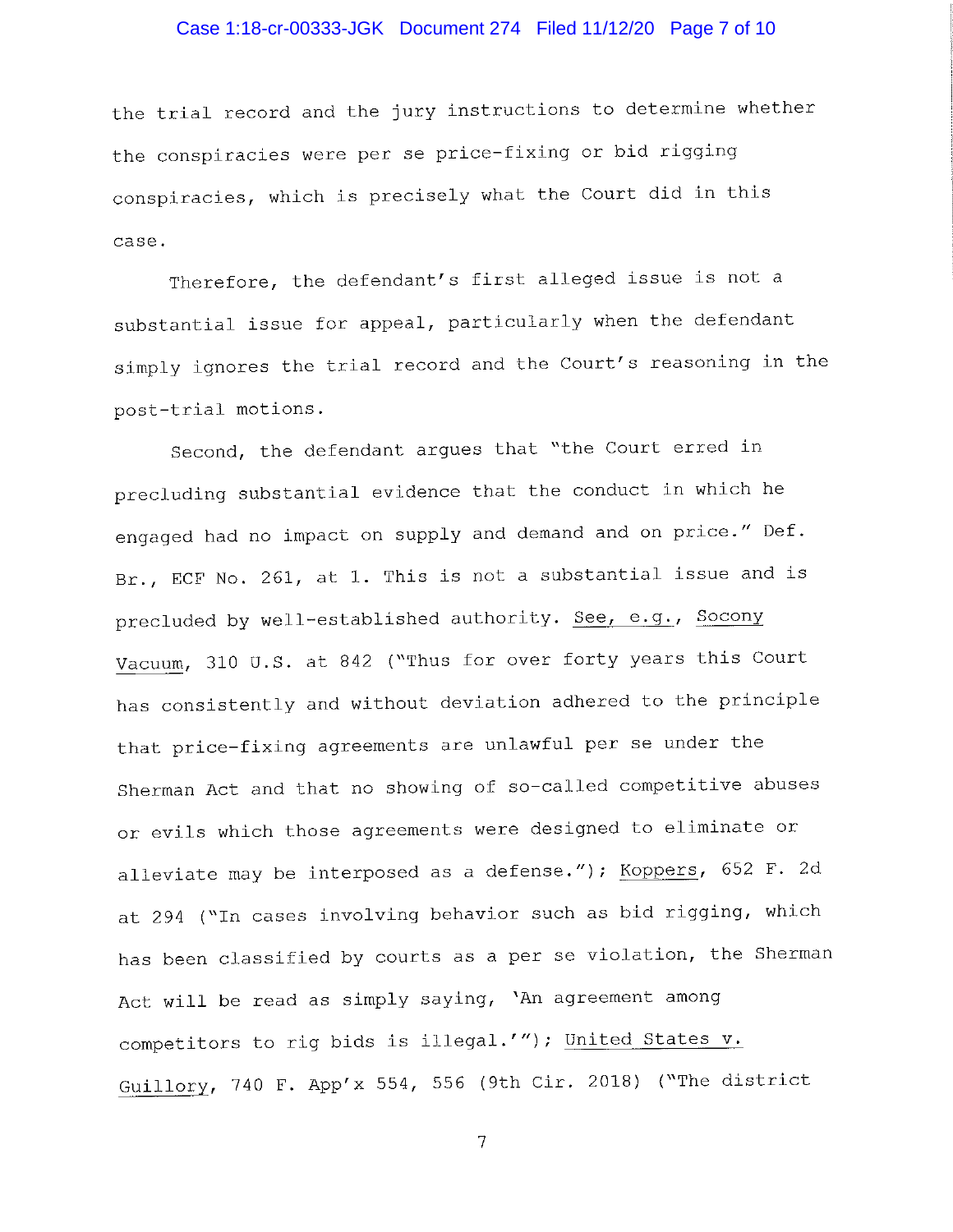# Case 1:18-cr-00333-JGK Document 274 Filed 11/12/20 Page 8 of 10

court did not preclude any relevant evidence by granting the government's motion in limine to prohibit Guillory from introducing evidence or argument that the bid-rigging agreements were reasonable. Bid-rigging is  $\dots$  . a per se violation of the Sherman Act.").

Moreover, the Court repeatedly made it clear that if the defendant could proffer a relevant reason for offering specific evidence that was not simply a ruse to offer a pro-competitive justification for price fixing and bid rigging, the court would allow it. See, e.g., September 24, 2019 Conf. Tr., ECF No. 119, at 15 ("The motion to exclude evidence of pro-competitive effects of price-fixing and bid rigging is granted without prejudice to the ability of the parties to raise the issue with respect to specific evidence at trial."); Trial Tr., ECF No. 174, at 1690-92, 1703 (inviting the defense to offer proper purposes for proposed evidence). When the defense offered proper purposes for the evidence, the Court admitted it. See, e.g., Trial Tr., ECF No. 168, at 1287-89 (allowing cross examination of Katz with respect to effects); Trial Tr., ECF No. 172, at 1602-03 (same with respect to defense examination of Professor Carlton). These careful evidentiary rulings do not present <sup>a</sup> substantial question for appeal. See, Aiyer, 2020 WL 3636048, at \*20-21.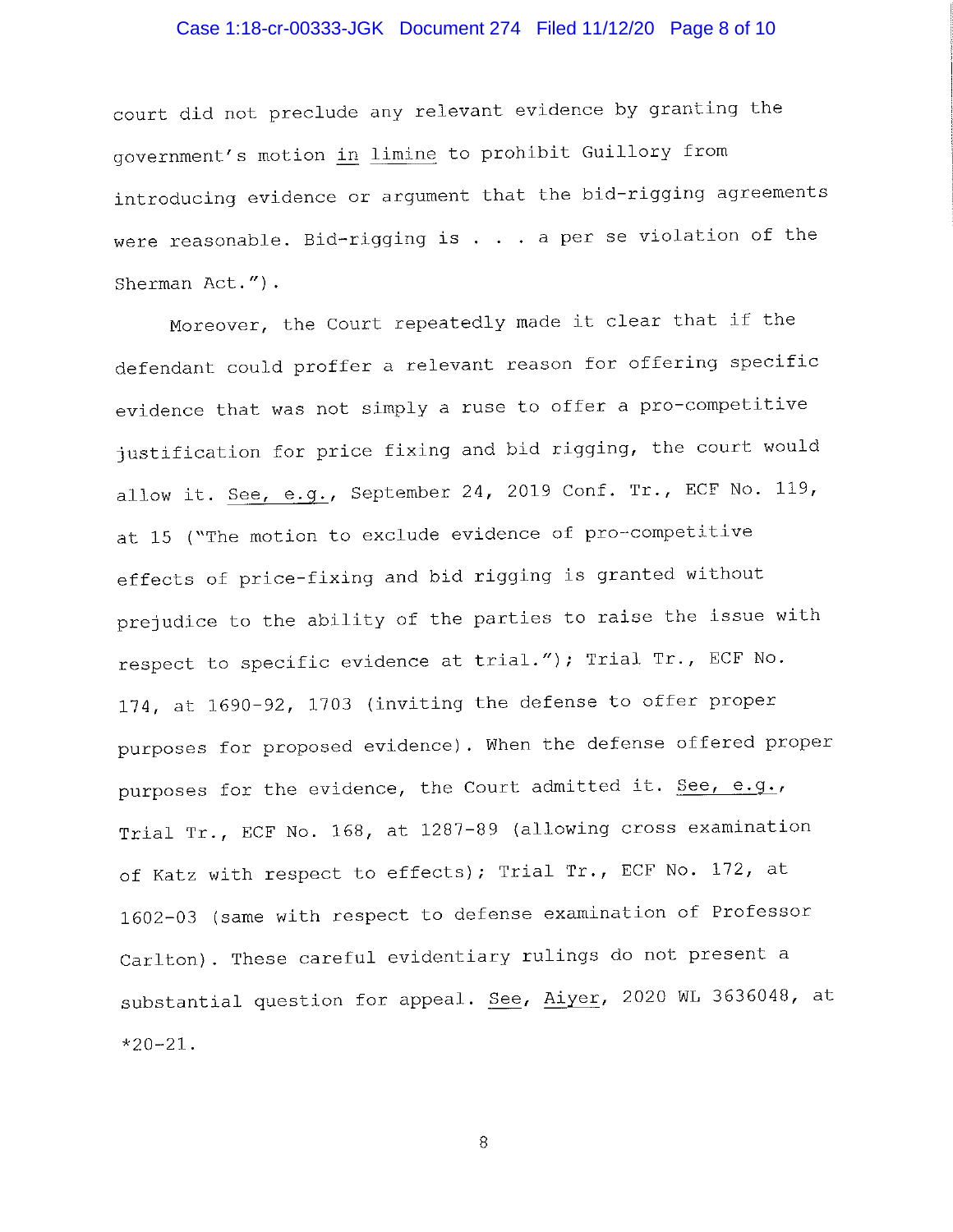## Case 1:18-cr-00333-JGK Document 274 Filed 11/12/20 Page 9 of 10

Third, the defendant argues that the Court erred in its treatment of post-trial allegations of juror misconduct. The Court conducted an appropriate inquiry, made appropriate credibility findings, and determined that there was no basis to vacate the jury's verdict. The Court's post-trial inquiry and ultimate conclusion were consistent with the controlling decisions of the Supreme Court and the Court of Appeals for the Second Circuit, and were explained at length in this Court's prior opinion. See United States v. Aiyer, 433 F. Supp. 3d 468 (S.D.N.Y. 2020). The defendant's quarrel with this Court's conclusions does not raise a substantial question for appeal. See, e.g., Tanner v. United States, 483 U.S. 107, 119-21 (1987); United States v. Baker, 899 F.3d 123, 130-31 (2d Cir. 2018); United States v. Stewart, 433 F.3d 273, 303 (2d Cir. 2006).

Finally, the defendant contends that there are other considerations that warrant bail pending appeal. The defendant contends that, given the eight-month length of the term of imprisonment, he may serve that sentence before a decision on his appeal. But that is not a factor favoring bail, if the defendant cannot satisfy the factors that are required to be met before bail can be granted pending appeal.

The defendant also contends that his sentence of imprisonment will be harsher than some other sentences because his designated place of confinement is a privately-run facility